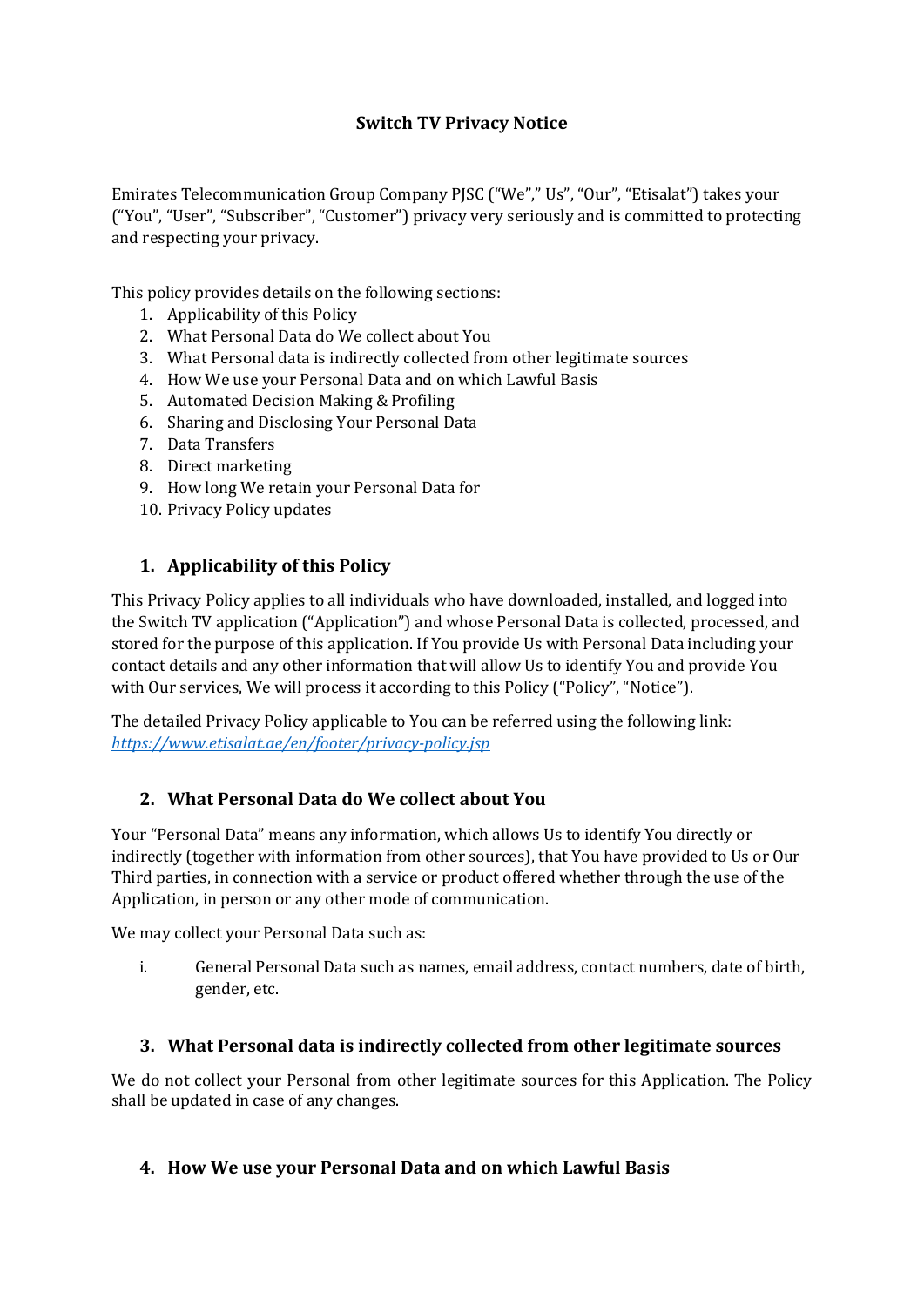We will only use your Personal Data for the purposes for which We collected it.

Based on the necessity to enter into or perform a contract, We may process your Personal Data for the following purposes:

- for successful user registration;
- for successful user authorization and login;
- for displaying user details in My Account section.

## **5. Automated Decision Making & Profiling**

We do not perform automated decision making and profiling on Your Personal Data for this application. The Policy shall be updated in case of any changes.

## **6. Sharing and Disclosing Your Personal Data**

Your Personal Data will be accessed internally by Etisalat employees in accordance with their scope of work and competence, only on a need-to-know basis.

We shall not share or use your Personal Data with our affiliates or any third party unless it is necessary for the provision of the services, without putting in place the adequate safeguards. We may disclose your Personal Data, with predefined processes, if such disclosure is:<br>i permitted by HAE annlicable laws:

- permitted by UAE applicable laws;
- ii. expressly permitted by the UAE telecommunications regulations or any other aspect of the UAE regulatory framework;
- iii. in response to legal process (e.g., police, emergency services, etc.) in order to comply with a court order or applicable law or in connection with judicial proceedings or other legal process;
- iv. necessary for the execution of the agreement between Us and the provision of Our services to you;
- v. made in order to protect Us or Our Customers' legitimate interests (e.g., with credit reporting agencies for purposes of fraud protection and credit risk reduction);
- vi. expressly permitted by You (express opt-in consent).

### **7. Data Transfer**

We may share your Personal Data with third parties outside the countries of Our jurisdiction in the following cases:

i. To Third parties: Your Personal Data may be transferred to Our Contact Centre vendors in India and Egypt on the basis of Data transfer agreements between Etisalat and the vendors.

## **8. Direct Marketing**

Direct Marketing is conducted to contact You to offer promotions and carry marketing of Etisalat services. Below channels are used for this purpose:

- i. Calls;
- ii. SMS;
- Emails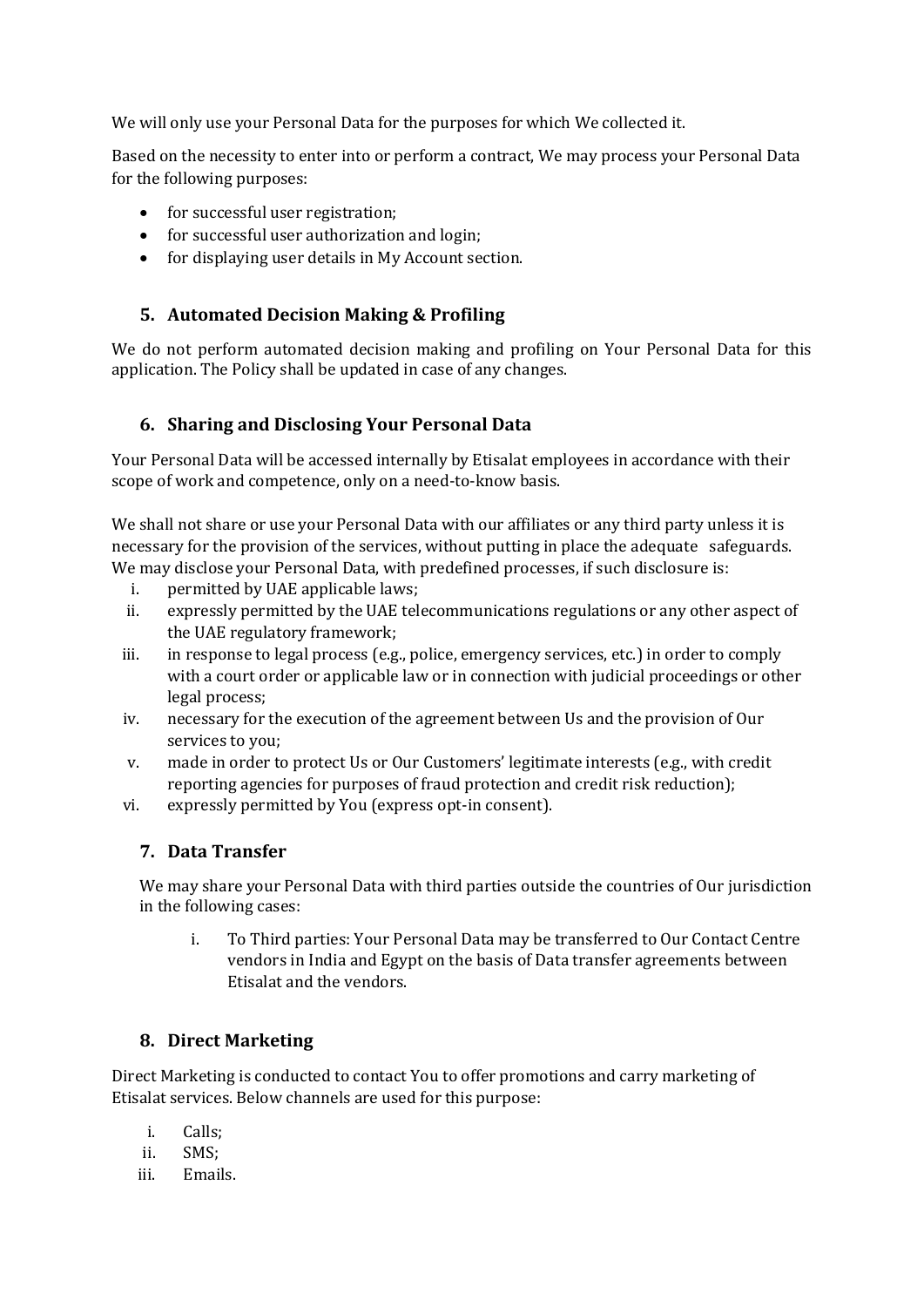At any time if You would prefer to stop receiving marketing information from Etisalat, You may use the "unsubscribe" option included in the message or contact the Etisalat Contact Centre or Data Protection Office.

Etisalat and Telecommunications and Digital Government Regulatory Authority (TDRA) understand that some of You may not wish to receive promotional SMSs or calls anymore. Therefore, You can opt-out from these communications at any time. In that case, please consider the below options:

- If You do not wish to receive SMSs from Etisalat about offers and promotions, please text "b etisalat" to 7726 and We will immediately make sure that You will not receive any promotional SMS.

- If You do not wish to receive any SMSs at all about offers and promotions, please text "ball" to 7726 and We will immediately make sure that You will not receive any promotional SMS.

- If You do not wish to receive SMSs from a specific sender about offers and promotions, please text "b sender ID" to 7726 and We will immediately make sure that You will not receive any promotional SMS from that specific sender.

- To stop receiving promotional calls from Etisalat, You may send your request by typing DNC and sending it to 1451; these requests to stop receiving promotional calls will be processed within 30 days.

- You can at all times, subscribe again to Etisalat promotions by texting "u Etisalat" to 7726.

We respect your privacy. Informational messages from Etisalat such as bill invoices and balance recharge notification, service, and information related communication, etc. are not subject to blocking.

### **9. How long do We retain your Personal Data**

The periods for which We keep your Personal Data depends on the purpose for which your Personal Data was collected. We will only keep your Personal Data for as long as it is necessary or needed for Our business purposes, post which We would delete it from Our systems.

Some of the Personal Data, which You give to Etisalat for a service or product, would be retained even after fulfilment of the purpose of processing, as per the applicable regulatory requirements mentioned below:

• Telecommunications Regulatory Authority

## **10.Privacy Policy updates**

Etisalat reserves the right to change the Privacy Policy or Terms and Conditions when necessary. We keep this Privacy Notice under regular review to reflect any changes and in accordance with applicable laws and regulations.

### **Contact Us**

For queries regarding this Privacy Policy or Etisalat's services, please contact the Etisalat Contact Centre on 101.